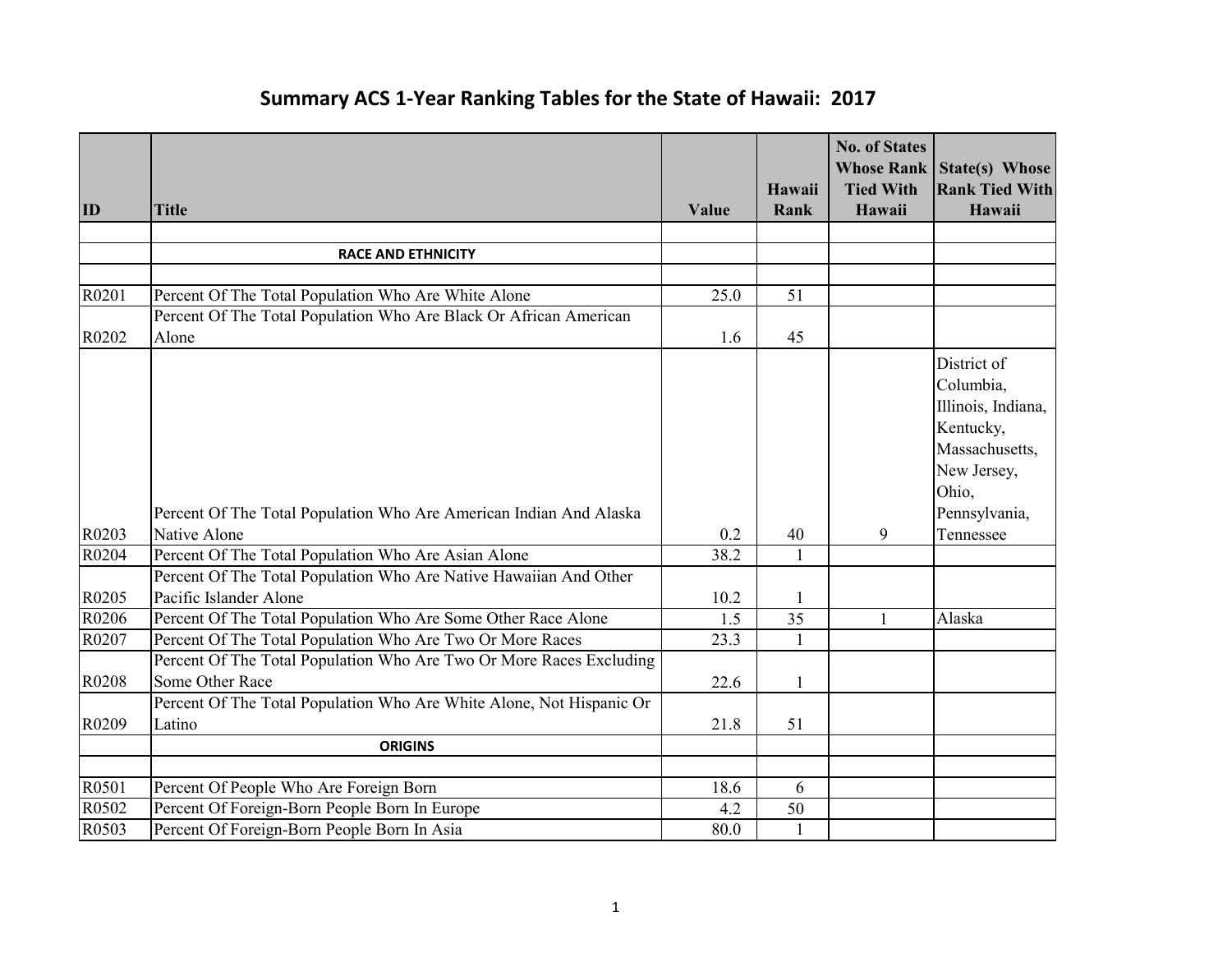|       |                                                                     |       |              | <b>No. of States</b> | <b>Whose Rank State(s) Whose</b> |
|-------|---------------------------------------------------------------------|-------|--------------|----------------------|----------------------------------|
|       |                                                                     |       | Hawaii       | <b>Tied With</b>     | <b>Rank Tied With</b>            |
| ID    | <b>Title</b>                                                        | Value | Rank         | Hawaii               | Hawaii                           |
| R0504 | Percent Of Foreign-Born People Born In Latin America                | 4.5   | 51           |                      |                                  |
| R0505 | Percent Of Foreign-Born People Born In Mexico                       | 1.8   | 47           |                      |                                  |
|       |                                                                     |       |              |                      |                                  |
|       | <b>MOBILITY</b>                                                     |       |              |                      |                                  |
|       |                                                                     |       |              |                      |                                  |
| R0601 | Percent Of The Native Population Born In Their State Of Residence   | 65.2  | 24           |                      |                                  |
|       | Percent Of People 1 Year And Over Who Lived In A Different House In |       |              |                      |                                  |
| R0701 | Either the U.S. or Puerto Rico 1 Year Ago                           | 11.5  | 46           | $\mathbf{1}$         | Rhode Island                     |
|       | Percent Of People 1 Year And Over Who Lived In A Different House    |       |              |                      |                                  |
| R0702 | Within The Same State (Including Puerto Rico) 1 Year Ago            | 8.2   | 49           |                      |                                  |
|       | Percent Of People 1 Year And Over Who Lived In A Different State    |       |              |                      |                                  |
| R0703 | (Including Puerto Rico) 1 Year Ago                                  | 3.3   | 16           | 1                    | Utah                             |
|       |                                                                     |       |              |                      |                                  |
|       | <b>TRAVEL TO WORK</b>                                               |       |              |                      |                                  |
|       |                                                                     |       |              |                      |                                  |
|       | Mean Travel Time To Work Of Workers 16 Years And Over Who Did       |       |              |                      |                                  |
| R0801 | Not Work At Home (Minutes)                                          | 27.0  | 14           |                      |                                  |
|       | Percent Of Workers 16 Years And Over Who Traveled To Work By Car,   |       |              |                      |                                  |
| R0802 | Truck, Or Van--Drove Alone                                          | 67.6  | 49           |                      |                                  |
|       | Percent Of Workers 16 Years And Over Who Traveled To Work By Car,   |       |              |                      |                                  |
| R0803 | Truck, Or Van--Carpooled                                            | 13.3  | 1            |                      |                                  |
|       | Percent Of Workers 16 Years And Over Who Traveled To Work By        |       |              |                      |                                  |
| R0804 | Public Transportation (Excluding Taxicab)                           | 6.1   | 8            |                      |                                  |
|       | Percent Of Workers 16 Years And Over Who Worked Outside County Of   |       |              |                      |                                  |
| R0805 | Residence                                                           | 0.7   | 51           |                      |                                  |
|       |                                                                     |       |              |                      |                                  |
|       | <b>AGING</b>                                                        |       |              |                      |                                  |
| R1001 | Percent Of Grandparents Responsible For Their Grandchildren         | 17.9  | 51           |                      |                                  |
| R1104 | Percent Of Households With One Or More People 65 Years And Over     | 37.5  | $\mathbf{1}$ |                      |                                  |
|       | Percent Of People 65 Years And Over Below Poverty Level In The Past |       |              |                      |                                  |
| R1703 | 12 Months                                                           | 9.3   | 15           |                      |                                  |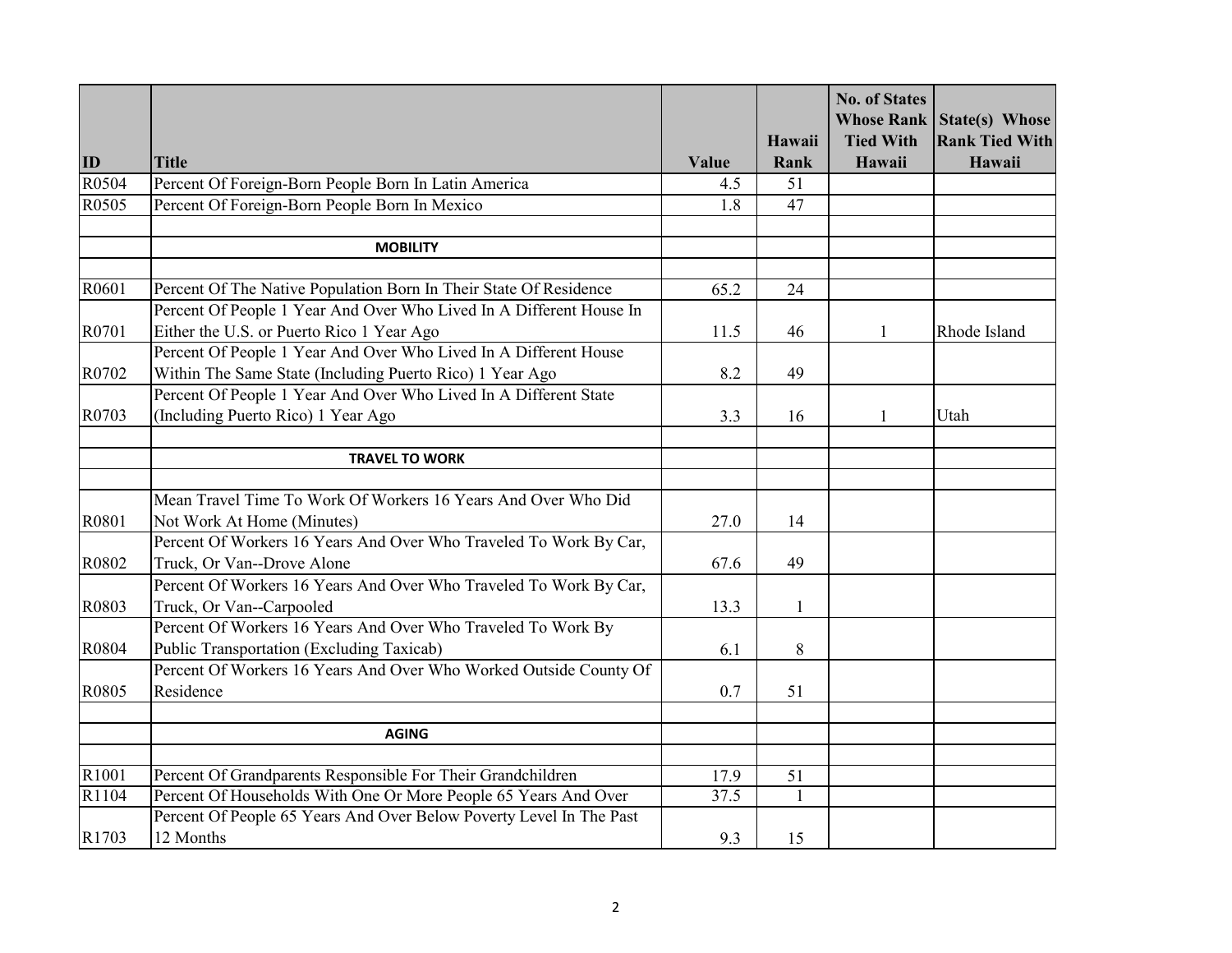|                   |                                                                       |       |                 | <b>No. of States</b> |                                                           |
|-------------------|-----------------------------------------------------------------------|-------|-----------------|----------------------|-----------------------------------------------------------|
|                   |                                                                       |       | Hawaii          | <b>Tied With</b>     | <b>Whose Rank State(s) Whose</b><br><b>Rank Tied With</b> |
| ID                | <b>Title</b>                                                          | Value | Rank            | Hawaii               | Hawaii                                                    |
|                   | <b>CHILDREN</b>                                                       |       |                 |                      |                                                           |
|                   |                                                                       |       |                 |                      |                                                           |
|                   | Percent Of Children Under 18 Years Below Poverty Level In The Past 12 |       |                 |                      |                                                           |
| R1704             | Months (for Whom Poverty Status Is Determined)                        | 11.5  | 48              |                      |                                                           |
|                   | Percent Of Children Under 6 Years Old With All Parents In The Labor   |       |                 |                      |                                                           |
| R2302             | Force                                                                 | 63.8  | 37              |                      |                                                           |
| R1001             | Percent Of Grandparents Responsible For Their Grandchildren           | 17.9  | $\overline{51}$ |                      |                                                           |
|                   | Percent Of Households That Are Married-Couple Families With Own       |       |                 |                      |                                                           |
| R1102             | Children Under 18 Years                                               | 19.0  | 17              |                      |                                                           |
| R1103             | Percent Of Households With One Or More People Under 18 Years          | 32.6  | $\overline{7}$  |                      |                                                           |
|                   | Percent Of Related Children Under 18 Years Below Poverty Level in the |       |                 |                      |                                                           |
| R1702             | Past 12 Months                                                        | 11.0  | 48              |                      |                                                           |
|                   | Women 15 To 50 Years Old Who Had a Birth in the Past 12 Months (Per   |       |                 |                      |                                                           |
| R1303             | 1,000 Women)                                                          | 62    | $\tau$          |                      |                                                           |
| R1304             | Total Fertility Rate (TFR) of Women (Per 1,000 Women)                 | 2,101 | $\overline{9}$  |                      |                                                           |
|                   |                                                                       |       |                 |                      |                                                           |
|                   | <b>RELATIONSHIPS</b>                                                  |       |                 |                      |                                                           |
|                   |                                                                       |       |                 |                      |                                                           |
|                   |                                                                       |       |                 |                      | Nebraska,                                                 |
| R1101             | Percent Of Households That Are Married-Couple Families                | 50.9  | $\tau$          | 2                    | Virginia                                                  |
|                   | Percent Of Households That Are Married-Couple Families With Own       |       |                 |                      |                                                           |
| R1102             | Children Under 18 Years                                               | 19.0  | 17              |                      |                                                           |
| R1103             | Percent Of Households With One Or More People Under 18 Years          | 32.6  | $\overline{7}$  |                      |                                                           |
| R1104             | Percent Of Households With One Or More People 65 Years And Over       | 37.5  | $\mathbf{1}$    |                      |                                                           |
| R1105             | Average Household Size                                                | 3.02  | $\overline{2}$  |                      |                                                           |
| R1106             | Percent Of Households That Are Multigenerational                      | 7.8   | $\mathbf{1}$    |                      |                                                           |
| R1201             | Percent Of Men 15 Years And Over Who Were Never Married               | 38.5  | 9               |                      |                                                           |
| R1202             | Percent Of Women 15 Years And Over Who Were Never Married             | 28.7  | 28              |                      |                                                           |
|                   | Ratio Of Unmarried Men 15 To 44 Years Per 100 Unmarried Women 15      |       |                 |                      |                                                           |
| R1203             | To 44 Years                                                           | 125.7 | 4               |                      |                                                           |
| R <sub>1204</sub> | Median Age At First Marriage For Men                                  | 28.1  | $\overline{46}$ |                      |                                                           |
| R <sub>1205</sub> | Median Age At First Marriage For Women                                | 28.2  | 16              | $\mathbf{1}$         | Colorado                                                  |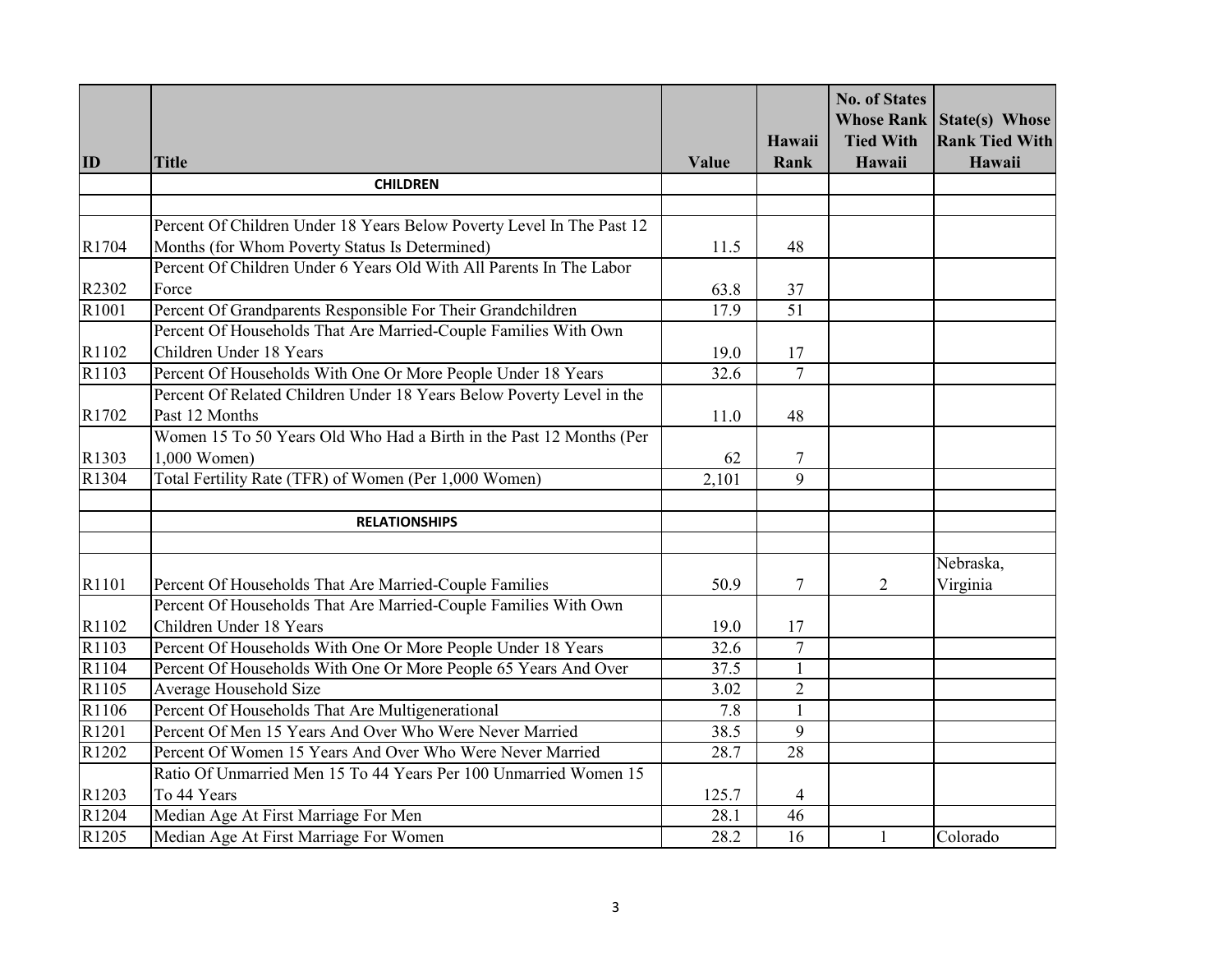|       |                                                                                                                                      |       |        | <b>No. of States</b> | <b>Whose Rank State(s) Whose</b> |
|-------|--------------------------------------------------------------------------------------------------------------------------------------|-------|--------|----------------------|----------------------------------|
|       |                                                                                                                                      |       | Hawaii | <b>Tied With</b>     | <b>Rank Tied With</b>            |
| ID    | <b>Title</b>                                                                                                                         | Value | Rank   | Hawaii               | Hawaii                           |
|       | Marriage Rate Per 1,000 Women 15 Years And Over (Marriages in the                                                                    |       |        |                      |                                  |
| R1251 | Last Year Per 1,000 Women)                                                                                                           | 17.5  | 23     |                      | Montana                          |
|       | Marriage Rate Per 1,000 Men 15 Years And Over (Marriages in the Last                                                                 |       |        |                      |                                  |
| R1252 | Year Per 1,000 Men)                                                                                                                  | 19.4  | 18     |                      | Virginia                         |
|       | Divorce Rate Per 1,000 Women 15 Years And Over (Divorces In The Last                                                                 |       |        |                      |                                  |
| R1253 | Year Per 1,000 Women)                                                                                                                | 5.1   | 50     |                      |                                  |
|       | Divorce Rate Per 1,000 Men 15 Years And Over (Divorces in the Last                                                                   |       |        |                      | District of                      |
| R1254 | Year Per 1,000 Men)                                                                                                                  | 5.1   | 50     | 1                    | Columbia                         |
|       |                                                                                                                                      |       |        |                      |                                  |
|       | <b>EDUCATION</b>                                                                                                                     |       |        |                      |                                  |
|       |                                                                                                                                      |       |        |                      |                                  |
| R1501 | Percent Of People 25 Years And Over Who Have Completed High School<br>(Includes Equivalency)                                         | 92.3  | 8      |                      | Maine                            |
|       | Percent Of People 25 Years And Over Who Have Completed A Bachelor's                                                                  |       |        |                      |                                  |
| R1502 | Degree                                                                                                                               | 32.9  | 19     |                      |                                  |
|       | Percent Of People 25 Years And Over Who Have Completed An                                                                            |       |        |                      |                                  |
| R1503 | <b>Advanced Degree</b>                                                                                                               | 11.2  | 25     | 1                    | North Carolina                   |
|       | <b>LANGUAGE</b>                                                                                                                      |       |        |                      |                                  |
|       |                                                                                                                                      |       |        |                      |                                  |
|       | Percent Of People 5 Years And Over Who Speak A Language Other Than                                                                   |       |        |                      |                                  |
| R1601 | English At Home                                                                                                                      | 25.8  | 9      |                      |                                  |
| R1602 |                                                                                                                                      | 2.3   | 43     | $\mathbf{1}$         |                                  |
|       | Percent Of People 5 Years And Over Who Speak Spanish At Home<br>Percent Of People 5 Years And Over Who Speak English Less Than "Very |       |        |                      | New Hampshire                    |
| R1603 | Well"                                                                                                                                | 11.4  | 6      |                      |                                  |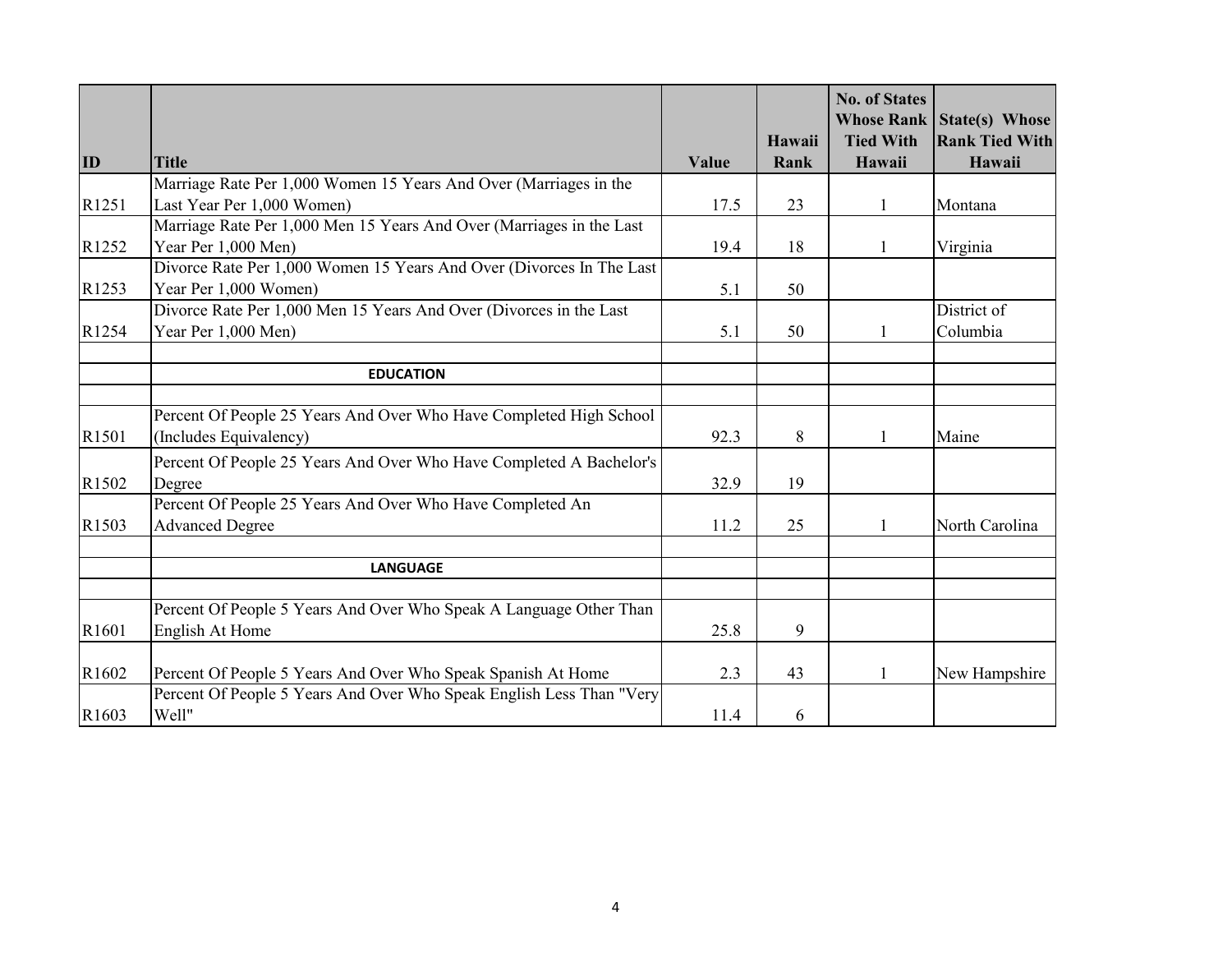|       |                                                                       |        |                | <b>No. of States</b><br><b>Whose Rank</b> | State(s) Whose                  |
|-------|-----------------------------------------------------------------------|--------|----------------|-------------------------------------------|---------------------------------|
| ID    | <b>Title</b>                                                          | Value  | Hawaii<br>Rank | <b>Tied With</b><br>Hawaii                | <b>Rank Tied With</b><br>Hawaii |
|       | <b>POVERTY</b>                                                        |        |                |                                           |                                 |
|       |                                                                       |        |                |                                           |                                 |
|       | Percent Of People Below Poverty Level In The Past 12 Months (For      |        |                |                                           |                                 |
| R1701 | Whom Poverty Status Is Determined)                                    | 9.5    | 48             | 1                                         | Minnesota                       |
|       | Percent Of Related Children Under 18 Years Below Poverty Level In The |        |                |                                           |                                 |
| R1702 | Past 12 Months                                                        | 11.0   | 48             |                                           |                                 |
|       | Percent Of People 65 Years And Over Below Poverty Level In The Past   |        |                |                                           |                                 |
| R1703 | 12 Months                                                             | 9.3    | 15             |                                           |                                 |
|       | Percent Of Children Under 18 Years Below Poverty Level In The Past 12 |        |                |                                           |                                 |
| R1704 | Months (For Whom Poverty Status Is Determined)                        | 11.5   | 48             |                                           |                                 |
|       | <b>DISABILITY</b>                                                     |        |                |                                           |                                 |
|       |                                                                       |        |                |                                           |                                 |
| R1810 | Percent Of People With A Disability                                   | 10.8   | 47             |                                           |                                 |
| R1811 | Employment to Population Ratio for People With a Disability           | 43.0   | 15             |                                           |                                 |
|       | <b>INCOME</b>                                                         |        |                |                                           |                                 |
|       |                                                                       |        |                |                                           |                                 |
| R1901 | Median Household Income (In 2017 Inflation-adjusted Dollars)          | 77,765 | $\overline{4}$ |                                           |                                 |
| R1902 | Median Family Income (In 2017 Inflation-adjusted Dollars)             | 91,460 | 6              |                                           |                                 |
| R1903 | Percent Of Households With Retirement Income                          | 23.8   | $\overline{2}$ | $\mathbf{1}$                              | Delaware                        |
| R1904 | Percent Of Households With Cash Public Assistance Income              | 2.8    | 15             |                                           |                                 |
|       | Median Earnings For Male Full-Time, Year-Round Workers (In 2016       |        |                |                                           |                                 |
| R2001 | Inflation-adjusted Dollars)                                           | 51,594 | 21             |                                           |                                 |
|       | Median Earnings For Female Full-Time, Year-Round Workers (In 2016     |        |                |                                           |                                 |
| R2002 | Inflation-adjusted Dollars)                                           | 41,664 | 19             |                                           |                                 |
| R2201 | Percent Of Households That Receive Food Stamps/SNAP                   | 10.7   | 32             |                                           |                                 |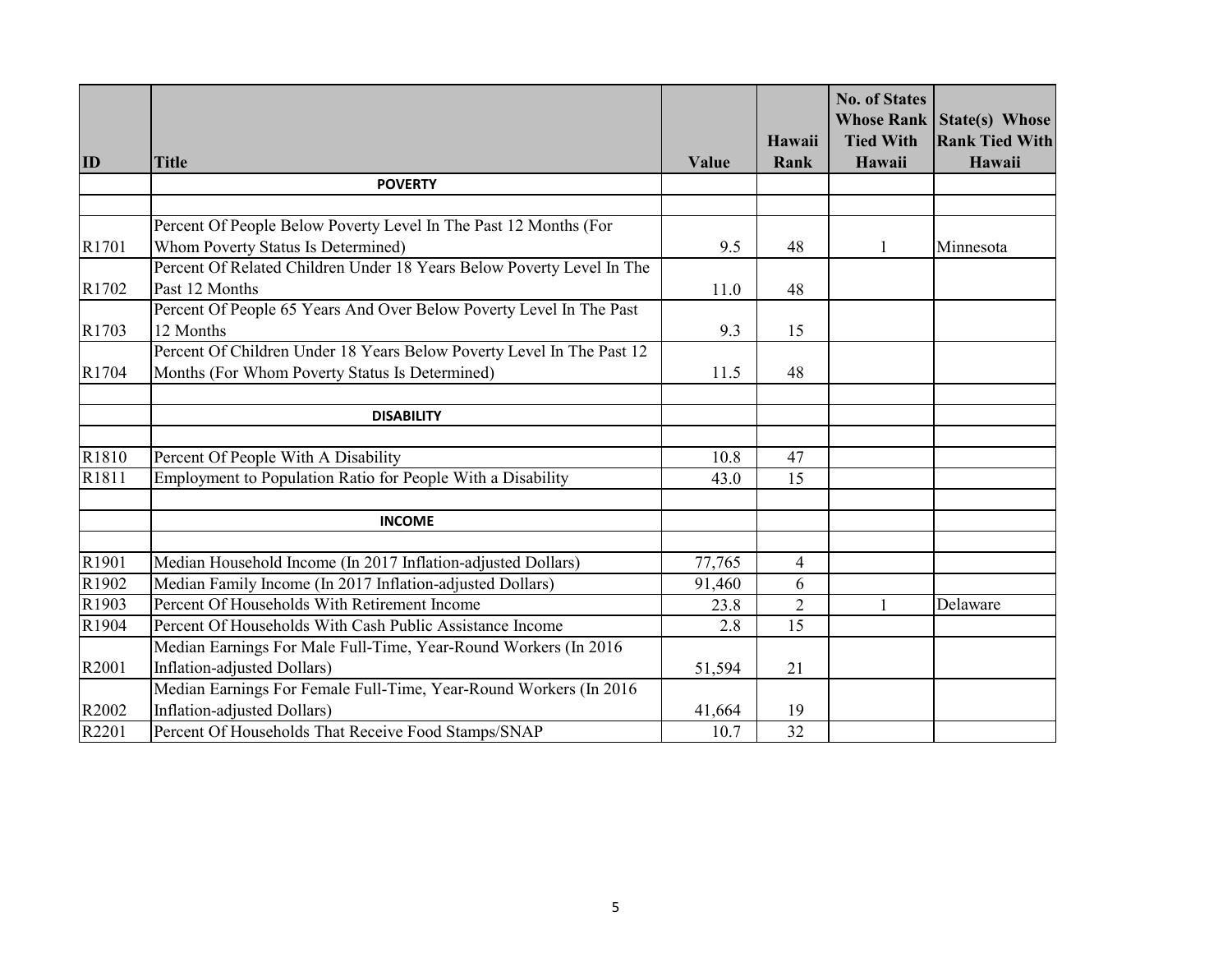|       |                                                                                                 |       |                | <b>No. of States</b><br><b>Whose Rank</b> | State(s) Whose        |
|-------|-------------------------------------------------------------------------------------------------|-------|----------------|-------------------------------------------|-----------------------|
|       |                                                                                                 |       | Hawaii         | <b>Tied With</b>                          | <b>Rank Tied With</b> |
| ID    | <b>Title</b>                                                                                    | Value | Rank           | Hawaii                                    | Hawaii                |
|       | <b>VETERANS</b>                                                                                 |       |                |                                           |                       |
|       |                                                                                                 |       |                |                                           |                       |
|       | Percent Of The Civilian Population 18 Years And Over Who Are                                    |       |                |                                           |                       |
| R2101 | Veterans                                                                                        | 9.8   | 5              |                                           |                       |
|       |                                                                                                 |       |                |                                           |                       |
|       | <b>EMPLOYMENT</b>                                                                               |       |                |                                           |                       |
|       |                                                                                                 |       |                |                                           |                       |
|       | Percent Of People 16 To 64 Years Who Are In The Labor Force                                     |       |                |                                           |                       |
| R2301 | (Including Armed Forces)<br>Percent Of Children Under 6 Years Old With All Parents In The Labor | 78.0  | 10             |                                           |                       |
| R2302 | Force                                                                                           |       |                |                                           |                       |
|       | Employment/Population Ratio For the Civilian Population 16 To 64 Years                          | 63.8  | 37             |                                           |                       |
| R2303 | Old                                                                                             | 73.5  | 15             |                                           |                       |
|       | Percent Of Married-Couple Families With Both Husband And Wife In The                            |       |                |                                           |                       |
| R2304 | Labor Force                                                                                     | 51.4  | 29             |                                           |                       |
|       |                                                                                                 |       |                |                                           |                       |
|       | Percent Of Civilian Employed Population 16 Years And Over In                                    |       |                |                                           |                       |
| R2401 | Management, Business, And Financial Occupations                                                 | 14.0  | 37             |                                           |                       |
|       | Percent Of Civilian Employed Population 16 Years And Over In Service                            |       |                |                                           |                       |
| R2403 | Occupations                                                                                     | 23.9  | $\overline{2}$ |                                           |                       |
|       | Percent Of Civilian Employed Population 16 Years And Over In The                                |       |                |                                           |                       |
| R2404 | Manufacturing Industry                                                                          | 3.1   | 50             |                                           |                       |
|       |                                                                                                 |       |                |                                           | Arkansas,             |
|       | Percent Of Civilian Employed Population 16 Years And Over In The                                |       |                |                                           | Indiana, Iowa,        |
| R2405 | <b>Information Industry</b>                                                                     | 1.5   | 40             | 4                                         | Louisiana             |
|       | Percent Of Civilian Employed Population 16 Years And Over Who Were                              |       |                |                                           |                       |
| R2406 | Private Wage And Salary Workers                                                                 | 73.2  | 47             |                                           |                       |
|       |                                                                                                 |       |                |                                           | Indiana, North        |
|       | Percent Of Civilian Employed Population 16 Years And Over in                                    |       |                |                                           | Dakota,               |
| R2407 | Computer, Engineering, and Science Occupations                                                  | 4.6   | 36             | 3                                         | Wyoming               |
|       | Percent Of Civilian Employed Population 16 Years And Over in                                    |       |                |                                           |                       |
| R2408 | Healthcare Practitioners and Technical Occupations                                              | 5.0   | 48             | $\mathbf{1}$                              | Utah                  |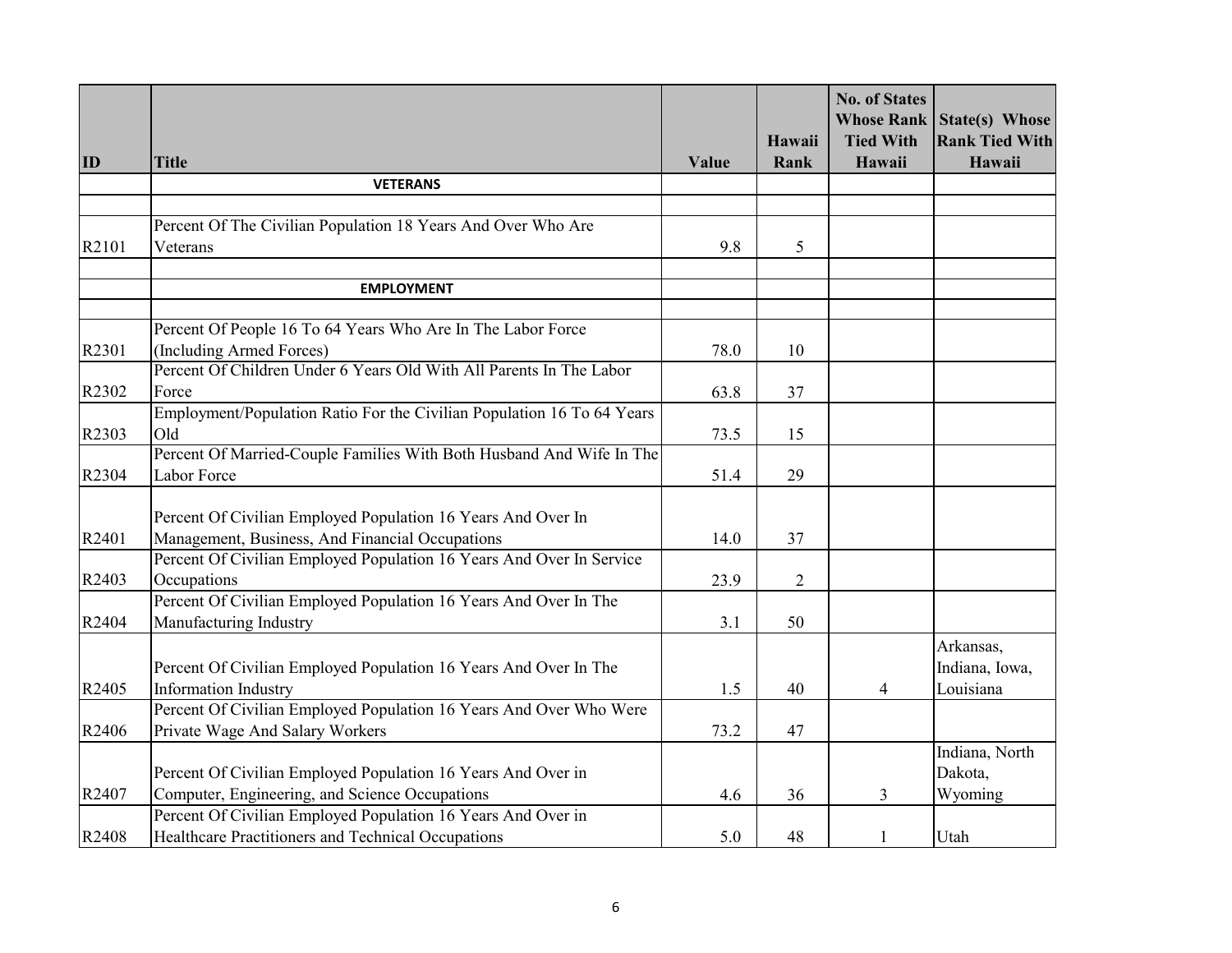|       |                                                                         |         |              | <b>No. of States</b><br><b>Whose Rank</b> | State(s) Whose        |
|-------|-------------------------------------------------------------------------|---------|--------------|-------------------------------------------|-----------------------|
|       |                                                                         |         | Hawaii       | <b>Tied With</b>                          | <b>Rank Tied With</b> |
| ID    | <b>Title</b>                                                            | Value   | Rank         | Hawaii                                    | Hawaii                |
|       | <b>HOUSING PHYSICAL CHARACTERISTICS</b>                                 |         |              |                                           |                       |
|       |                                                                         |         |              |                                           |                       |
|       |                                                                         |         |              |                                           | District of           |
| R2501 | Percent Of Housing Units That Are Mobile Homes                          | 0.2     | 50           | $\mathbf{1}$                              | Columbia              |
| R2502 | Percent Of Housing Units That Were Built In 2014 Or Later               | 1.8     | 35           | $\mathbf{1}$                              | Wisconsin             |
| R2503 | Percent Of Housing Units That Were Built In 1939 Or Earlier             | 3.3     | 47           |                                           |                       |
|       | Percent Of Occupied Housing Units That Were Moved into in 2015 Or       |         |              |                                           |                       |
| R2504 | Later                                                                   | 26.6    | 36           |                                           |                       |
| R2505 | Percent Of Occupied Housing Units With Gas As Principal Heating Fuel    | 3.7     | 51           |                                           |                       |
|       | Percent Of Occupied Housing Units With Electricity As Principal Heating |         |              |                                           |                       |
| R2506 | Fuel                                                                    | 28.4    | 28           |                                           |                       |
|       | Percent Of Occupied Housing Units With Fuel Oil, Kerosene, Etc. As      |         |              |                                           |                       |
| R2507 | Principal Heating Fuel                                                  | 0.0     | 50           | 1                                         | Arizona               |
|       | Percent Of Occupied Housing Units With 1.01 Or More Occupants Per       |         |              |                                           |                       |
| R2509 | Room                                                                    | 8.9     | $\mathbf{1}$ |                                           |                       |
|       |                                                                         |         |              |                                           |                       |
|       | <b>HOUSING FINANCIAL CHARACTERISTICS</b>                                |         |              |                                           |                       |
| R2510 | Median Housing Value Of Owner-occupied Housing Units (Dollars)          | 617,400 | 1            |                                           |                       |
|       | Median Monthly Housing Costs For Owner-occupied Housing Units With      |         |              |                                           |                       |
| R2511 | A Mortgage (Dollars)                                                    | 2,337   | 3            |                                           |                       |
| R2512 | Percent Of Occupied Housing Units That Are Owner-occupied               | 58.5    | 47           |                                           |                       |
|       | Percent Of Mortgaged Owners Spending 30 Percent Or More Of              |         |              |                                           |                       |
| R2513 | Household Income On Selected Monthly Owner Costs                        | 38.8    | 1            |                                           |                       |
|       | Median Monthly Housing Costs For Renter-occupied Housing Units          |         |              |                                           |                       |
| R2514 | (Dollars)                                                               | 1,573   | 1            |                                           |                       |
|       | Percent Of Renter-occupied Units Spending 30 Percent Or More Of         |         |              |                                           |                       |
| R2515 | Household Income On Rent And Utilities                                  | 51.7    | 3            |                                           |                       |